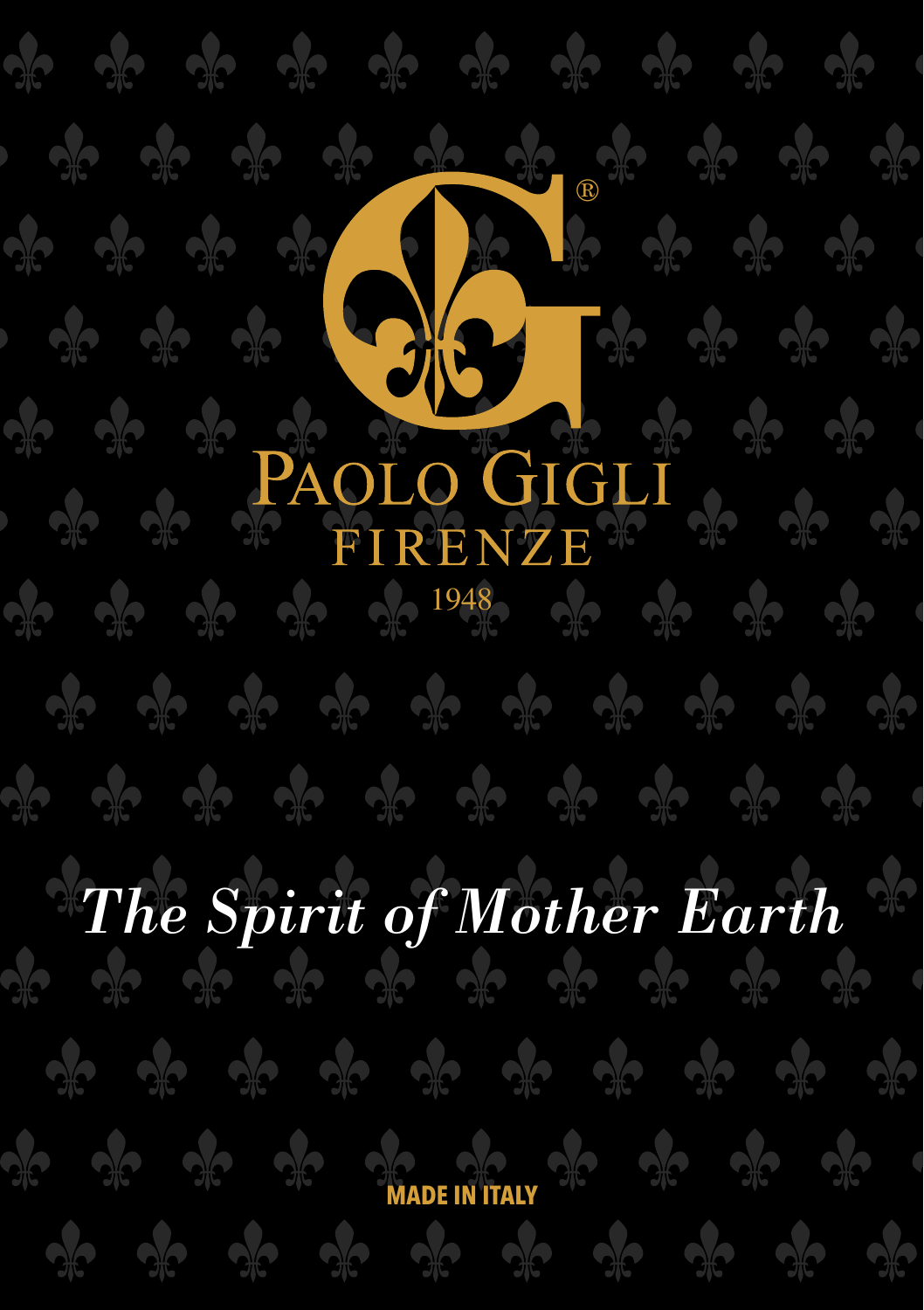# *Story of the brand*

It starts with Nello Gigli (Paolo's father). After world war 2, Nello Gigli started a small glass decoration business. Gold decorations and stove enamel.

He dedicated himself mainly to foreign markets, acquiring a significant number of customers in the perfume sector, too (empty bottles), though the perfume market was quite limited at the time.

A few years later, supported by a perfume chemist, he started manufacturing finished products, still dedicating himself to foreign markets.

When his son Paolo joined the firm, the whole production system became more modern and up-to-date, of course.

At present, Paolo Gigli perfumes keeps the same craftsmanship principles as before, paying attention to the aspect of the product (bottles and packages), though taking into consideration modern times in terms of taste and market trends with respect to fragrances. Today, this firm exports its products everywhere around the world.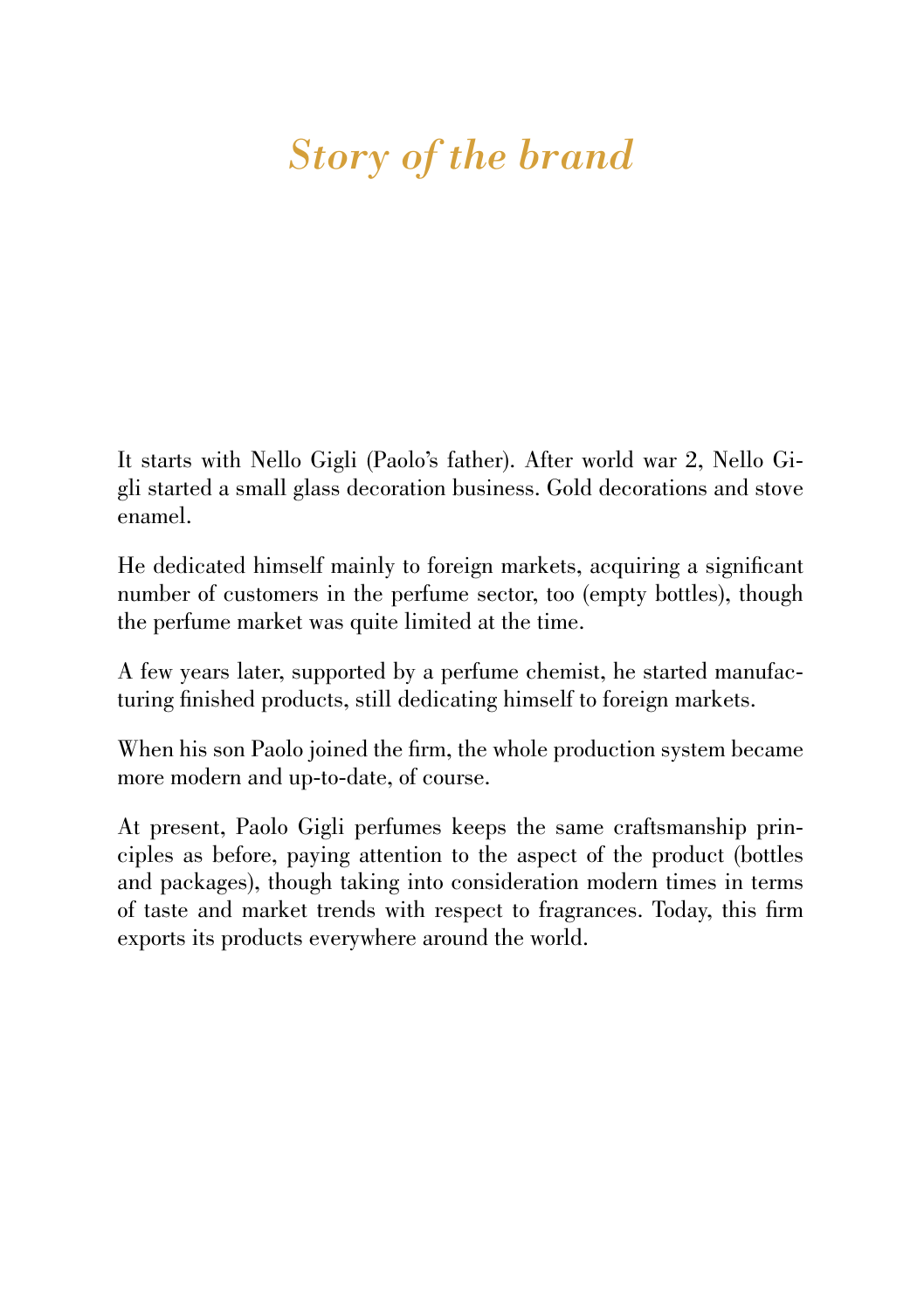# *The Spirit of Mother Earth*



In this world that has lost the sense of its primal values, in which the spirit is enslaved to material things, if human beings want to rediscover their truest essence, they will have to remember that they are closely bonded to nature and that they are one with it.

There is a population, American Indians, that has always managed to preserve and hand down the sense of a deep bond between our spirit and the spirit of all the beings that live on our planet. Animals, plants, trees are part of ourselves. We are so closely bonded together that we are one. If we respect them, they will respect us. Everything is within us, beauty, the sense of the sacred that we have so regrettably lost, and we would only need to look inside ourselves to find it again.

It is in this spirit that the new fragrance collection, ''Lo Spirito di Madre Terra'' (The Spirit of Mother Earth), inspired by Sioux names, has been created. Each fragrance reminds us of what we are, in the depth of our hearts. Living beings like many others, whose true spirit is filled with love and respect for all that surrounds us.

The Sioux names of the fragrances in this new collection remind us of how some elements of life seem easy but primal, in this world taken over by technology, the destroyer of the Essence.

The herbal, fruity, woody and flowery notes of these fragrances carry the memory of the real beauty of our most intimate essence, the only one that gives us access to *joie de vivre*, in harmony with the surrounding world. Through these natural, genuine notes, it is up to us to find it again in communion with all our senses and spread it in a fragrance that promises to take us on a journey back to basics.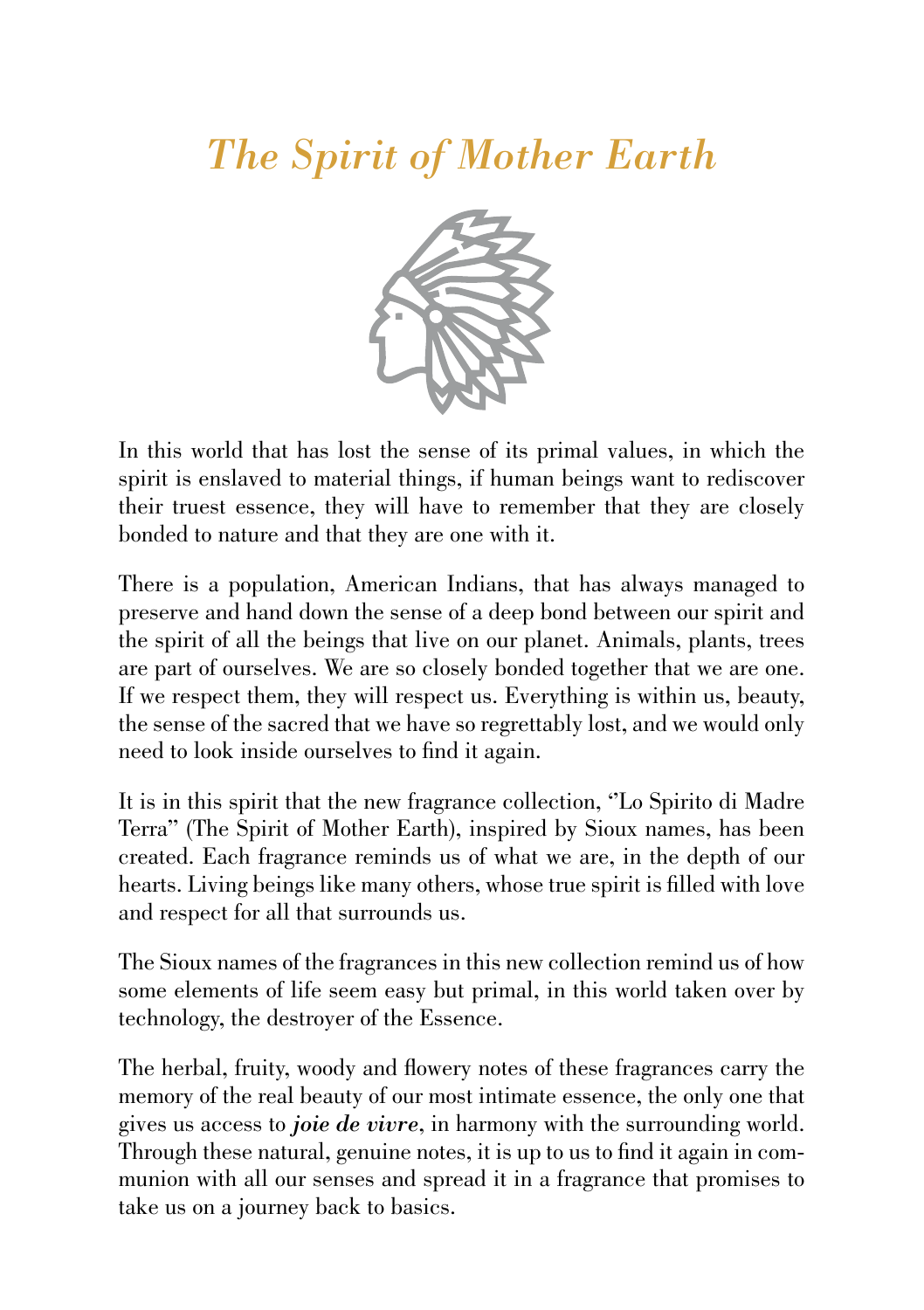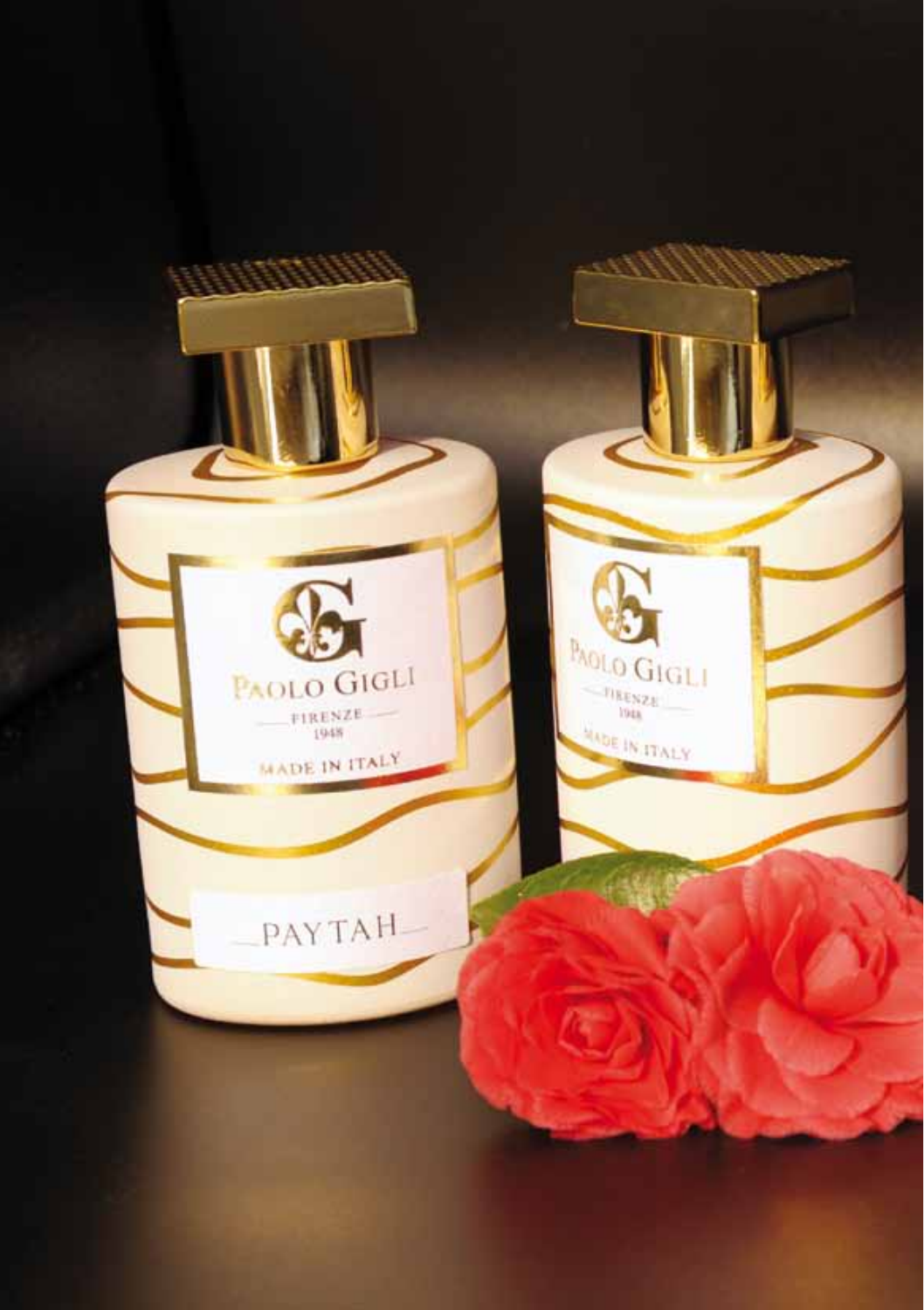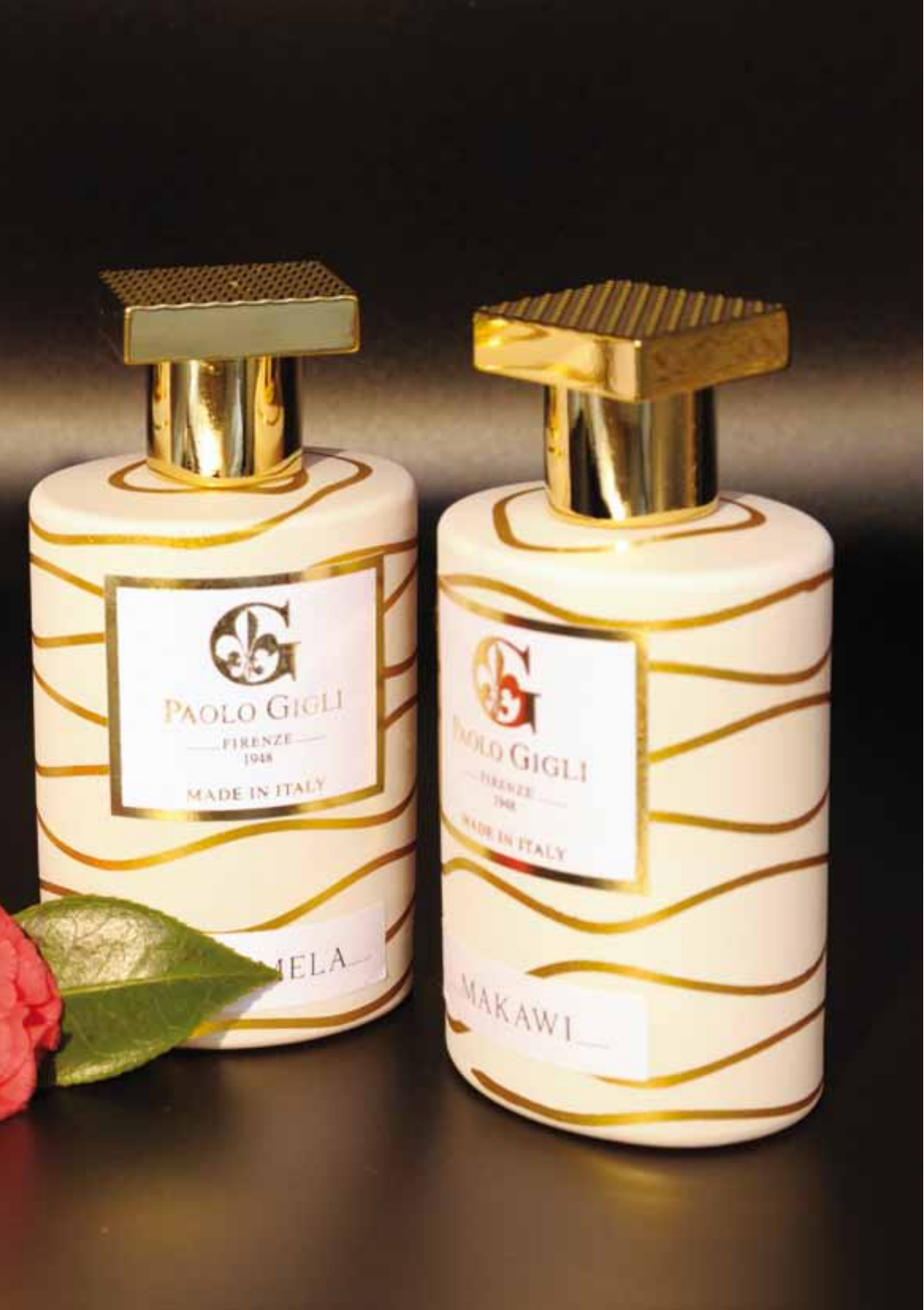



*Generous, this is the meaning of this Sioux name for which generosity is the key feature of the Spirit. Sharing, like nature does with all its physical and spiritual gifts, provides beauty and compassion, unleashing the wonderful energy of love within us.* 

| HEAD        | SOUR CHERRY, LIQUOR<br>& BITTER ALMOND                              |
|-------------|---------------------------------------------------------------------|
| <b>BODY</b> | ROSE, JASMINE&PLUM                                                  |
|             | <b>BACK GROUND</b> SANDAL WOOD, TONKA<br><b>BEANS &amp; VANILLA</b> |



## KIMIMELA (Butterfly)

*The butterfly, like a fire dancing in the air, recalls the principles of alchemy. The transformation of the soul from a cocoon to a magnificent, light, magical creature. Its wings spread out, it flies lightly from one flower to the next, from a barely-opened bud to the most delicate fruit. Such is the scent etched into these fragrances that our real essence is revealed to the whole world.*

| <b>HEAD</b> | SAFFRON, MANDARIN,<br><b>BERGAMOT &amp; ORANGE</b><br><b>BLOSSOM</b> |
|-------------|----------------------------------------------------------------------|
| <b>BODY</b> | CARDAMOM, NUTMEG,<br><b>JASMINE &amp; YLANG</b>                      |
|             | <b>BACK GROUND</b> VANILLA, AMBER, WOODY<br>NOTES, MUSK & TONKA      |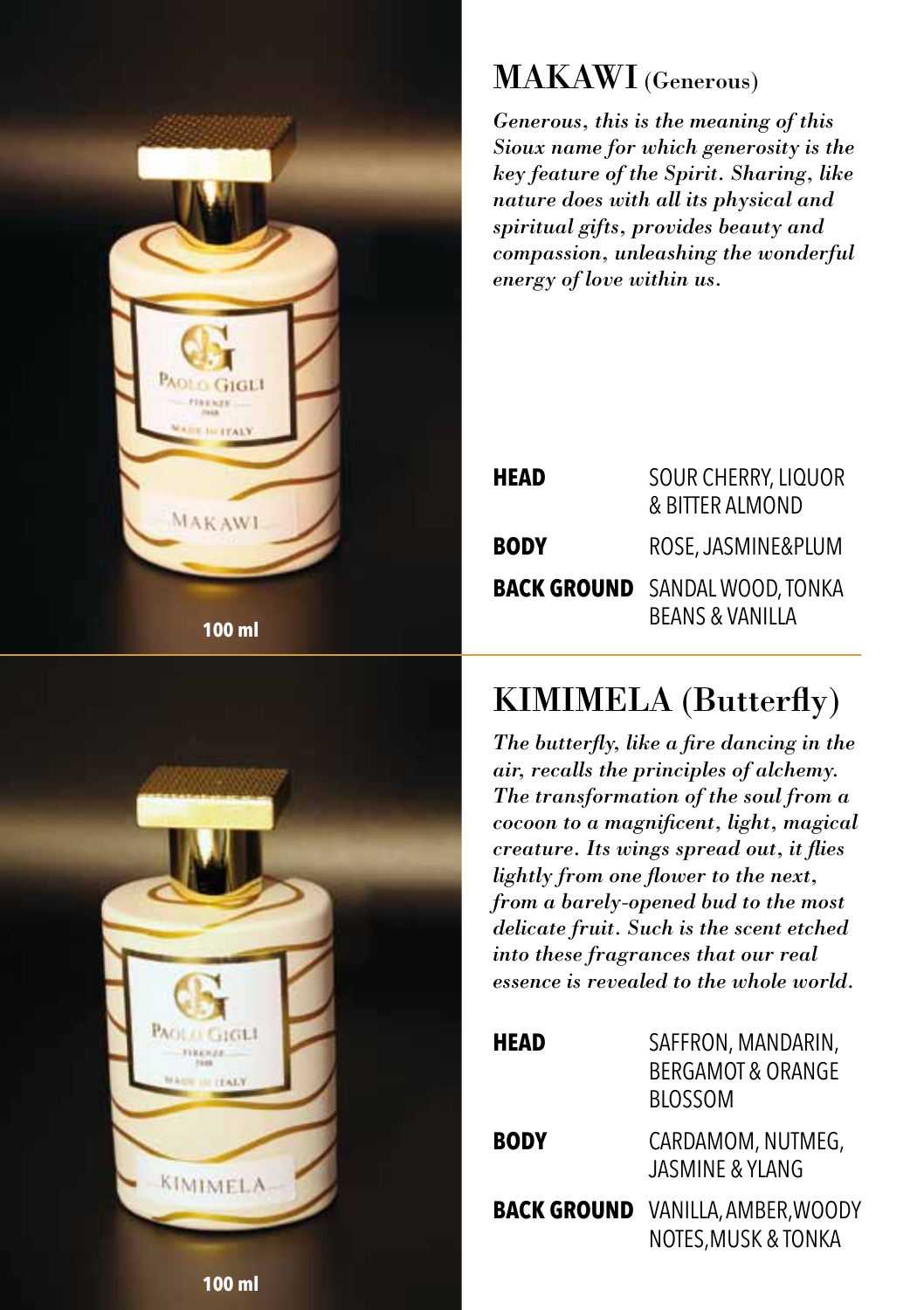## CHUMANI (Dewdrop)

*The herald of dawn, the delicate, transparent dewdrop is intoxicated by the scent of wild herbs. The surrounding woods release their indescribable scent that the heat of the rising sun spreads in the fresh morning air. A magical, silent moment in which the Spirit becomes one with the Earth.*

| <b>HEAD</b> | <b>HERBACEOUS &amp;</b><br>INCENSE          |
|-------------|---------------------------------------------|
| <b>BODY</b> | CEDAR, CYPRIOL &<br>CARAMFI                 |
|             | <b>BACK GROUND</b> VETYVER, AMBER &<br>MUSK |



### PAYTAH (Fire)

*Impalpable, insatiable, fire recalls the purification of nature and its rebirth. The harbinger of a better world, in which life is stirred up by truth and freedom. Oriental woody notes linger around, and all one's being gets brighter and joins unconstrainedly in the way to heaven.* 

| <b>HEAD</b>                       | CARDAMOM & SICHUAN<br><b>PFPPFR</b> |
|-----------------------------------|-------------------------------------|
| <b>BODY</b>                       | ROSEWOOD, AMBER &<br>SANDALWOOD     |
| <b>BACK GROUND OUDH, VETYVER,</b> | VANILLA& TONKA BEANS                |

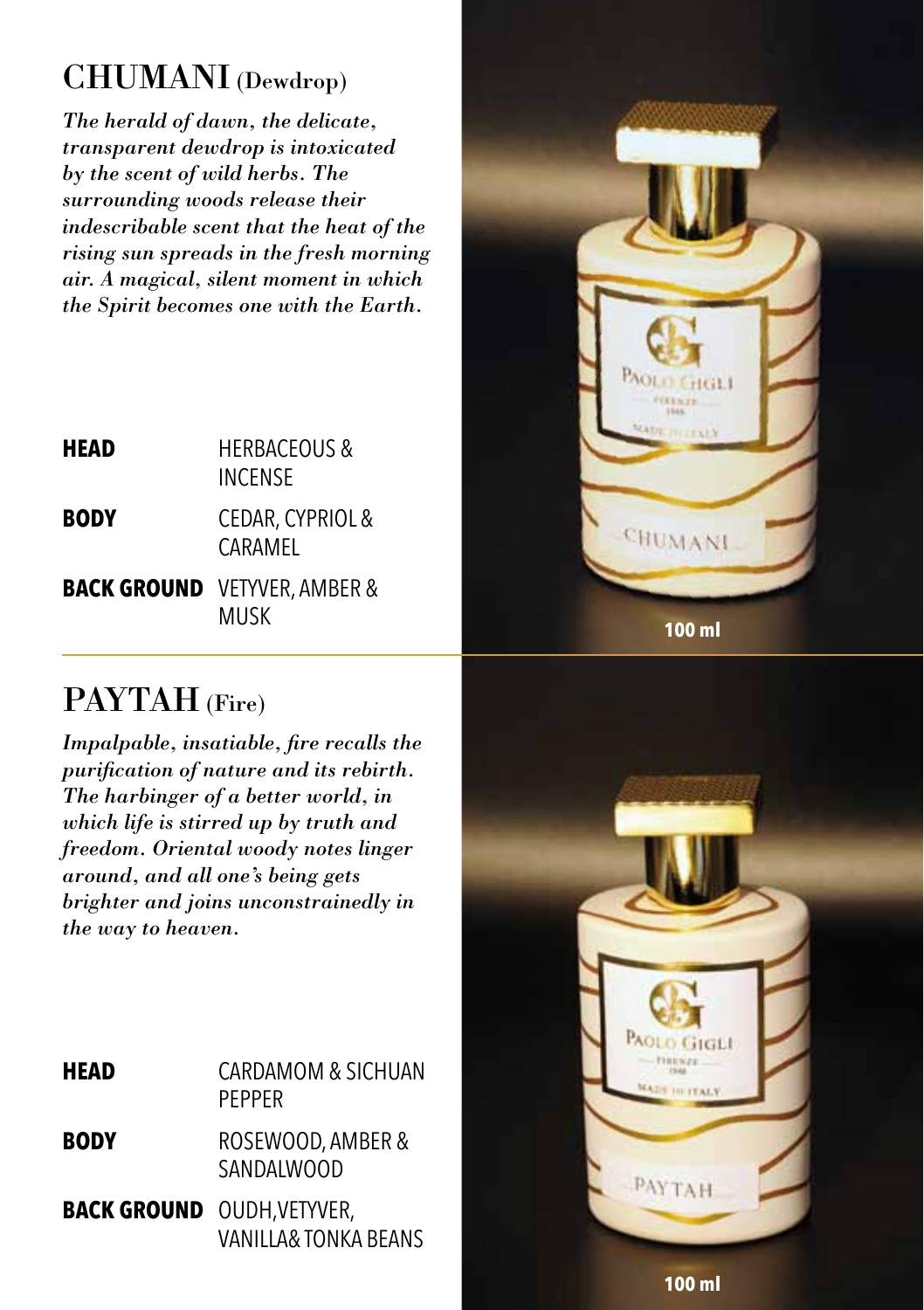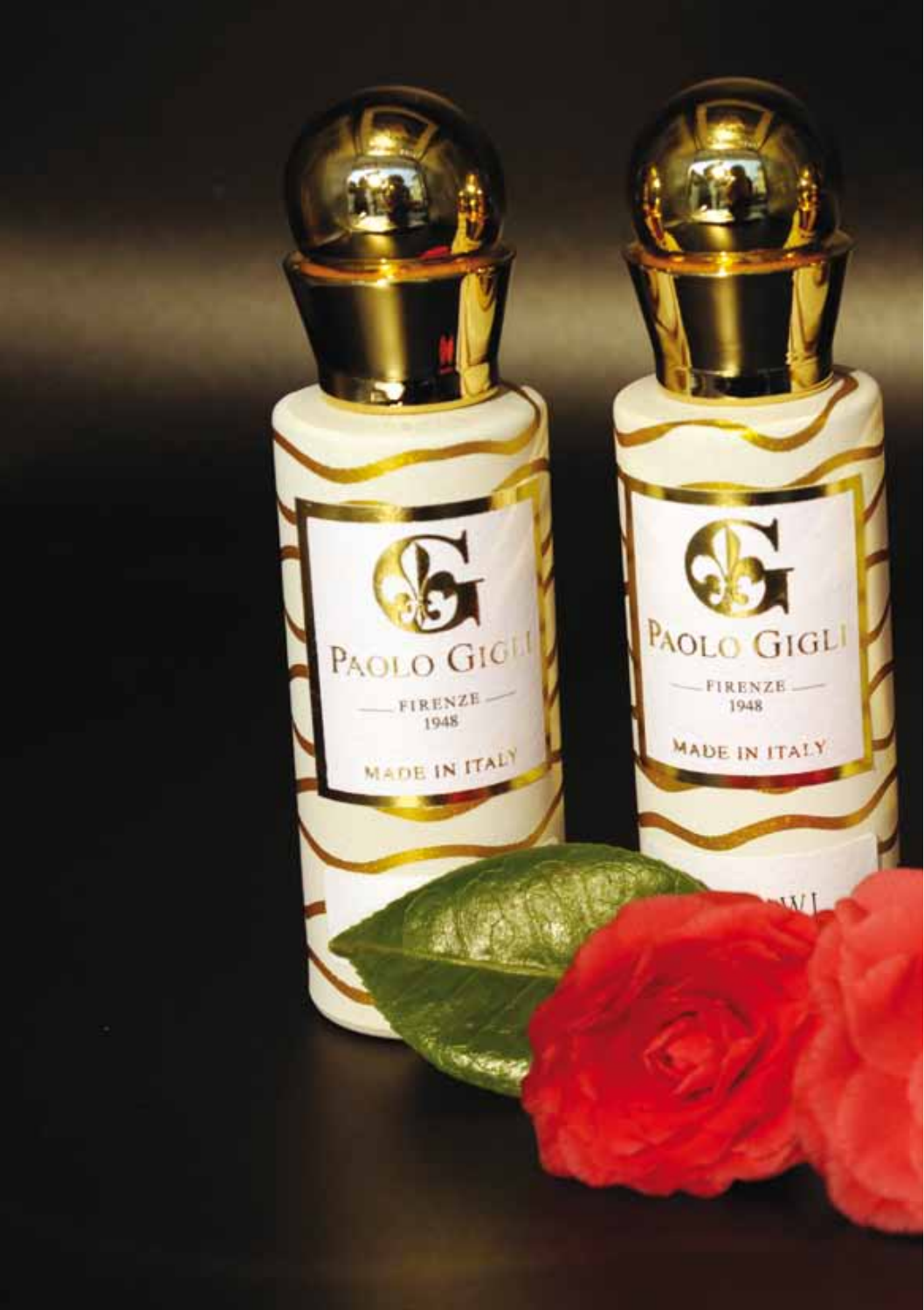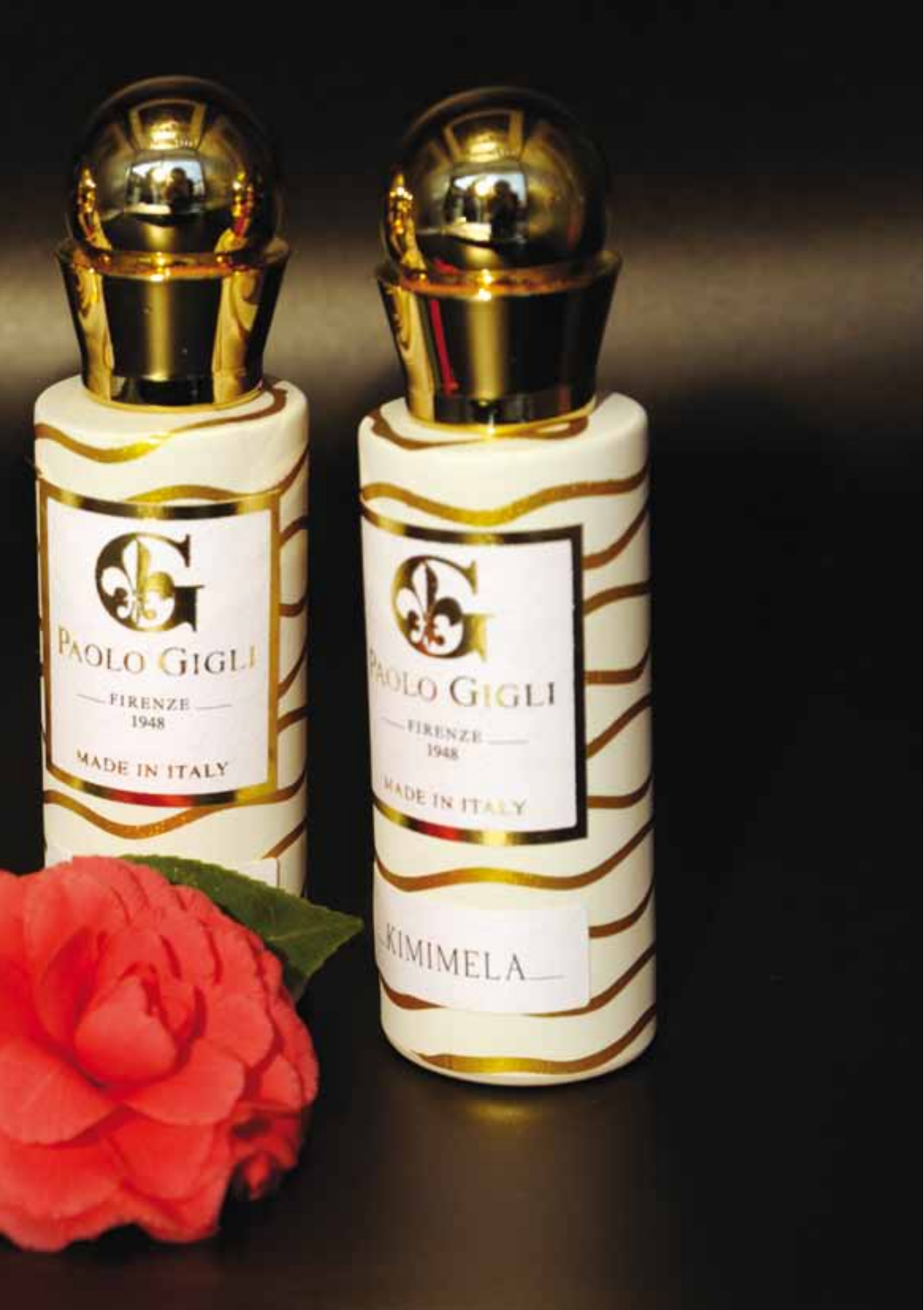



*Generous, this is the meaning of this Sioux name for which generosity is the key feature of the Spirit. Sharing, like nature does with all its physical and spiritual gifts, provides beauty and compassion, unleashing the wonderful energy of love within us.* 

| <b>HEAD</b> | SOUR CHERRY, LIQUOR<br>& BITTER ALMOND                              |
|-------------|---------------------------------------------------------------------|
| <b>BODY</b> | ROSE, JASMINE&PLUM                                                  |
|             | <b>BACK GROUND</b> SANDAL WOOD, TONKA<br><b>BEANS &amp; VANILLA</b> |



### KIMIMELA (Butterfly)

*The butterfly, like a fire dancing in the air, recalls the principles of alchemy. The transformation of the soul from a cocoon to a magnificent, light, magical creature. Its wings spread out, it flies lightly from one flower to the next, from a barely-opened bud to the most delicate fruit. Such is the scent etched into these fragrances that our real essence is revealed to the whole world.*

| <b>HEAD</b> | SAFFRON, MANDARIN,<br><b>BERGAMOT &amp; ORANGE</b><br>BLOSSOM   |
|-------------|-----------------------------------------------------------------|
| <b>BODY</b> | CARDAMOM, NUTMEG,<br><b>JASMINE &amp; YLANG</b>                 |
|             | <b>BACK GROUND VANILLA, AMBER, WOODY</b><br>NOTES, MUSK & TONKA |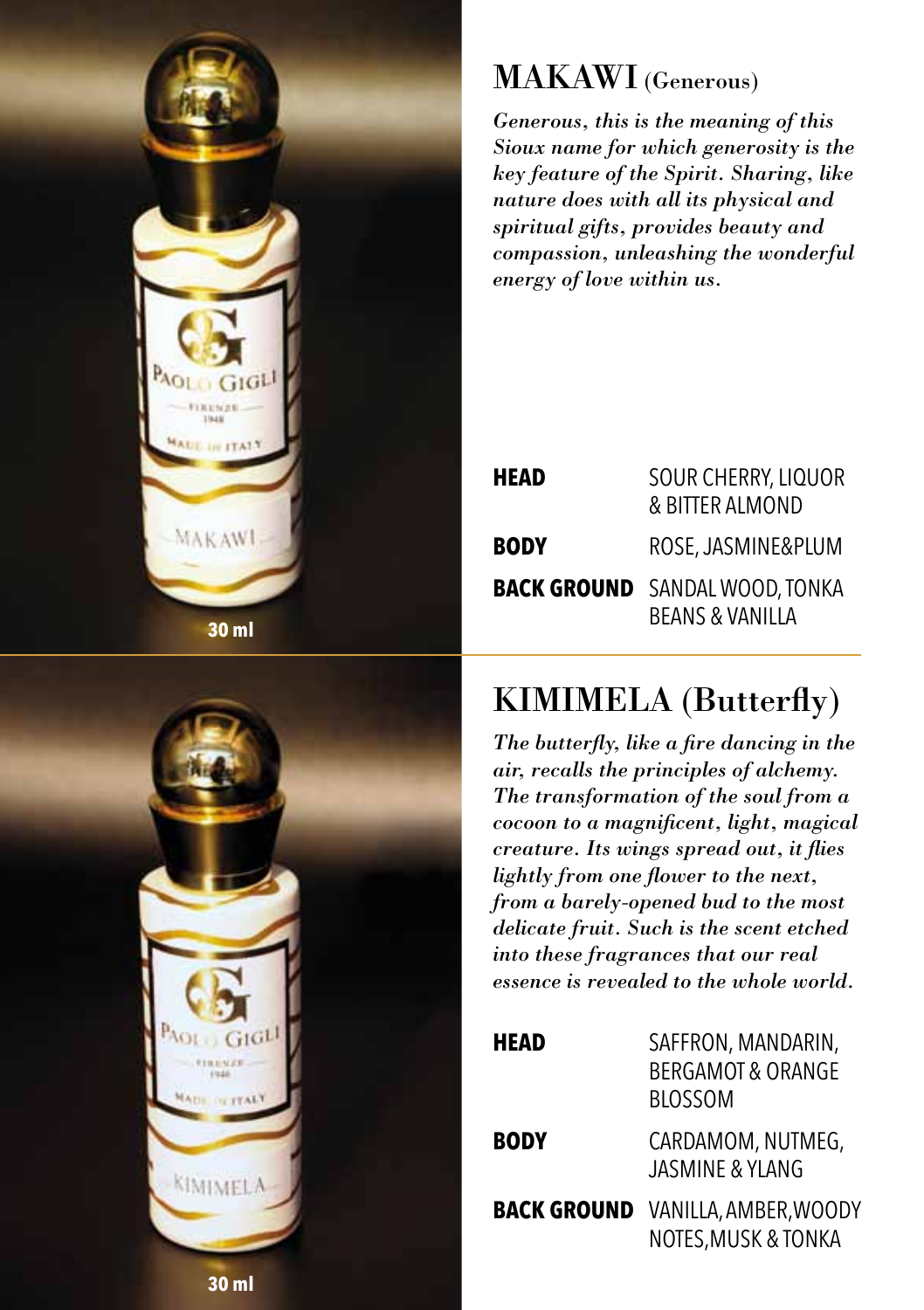## CHUMANI (Dewdrop)

*The herald of dawn, the delicate, transparent dewdrop is intoxicated by the scent of wild herbs. The surrounding woods release their indescribable scent that the heat of the rising sun spreads in the fresh morning air. A magical, silent moment in which the Spirit becomes one with the Earth.*

| <b>HEAD</b> | <b>HERBACEOUS &amp;</b><br>INCENSE          |
|-------------|---------------------------------------------|
| <b>BODY</b> | CEDAR, CYPRIOL &<br>CARAMFI                 |
|             | <b>BACK GROUND</b> VETYVER, AMBER &<br>MUSK |



### PAYTAH (Fire)

*Impalpable, insatiable, fire recalls the purification of nature and its rebirth. The harbinger of a better world, in which life is stirred up by truth and freedom. Oriental woody notes linger around, and all one's being gets brighter and joins unconstrainedly in the way to heaven.* 

| <b>HEAD</b>                       | CARDAMOM & SICHUAN<br>PFPPFR    |
|-----------------------------------|---------------------------------|
| <b>BODY</b>                       | ROSEWOOD, AMBER &<br>SANDALWOOD |
| <b>BACK GROUND OUDH, VETYVER,</b> | <b>VANILLA&amp; TONKA BEANS</b> |